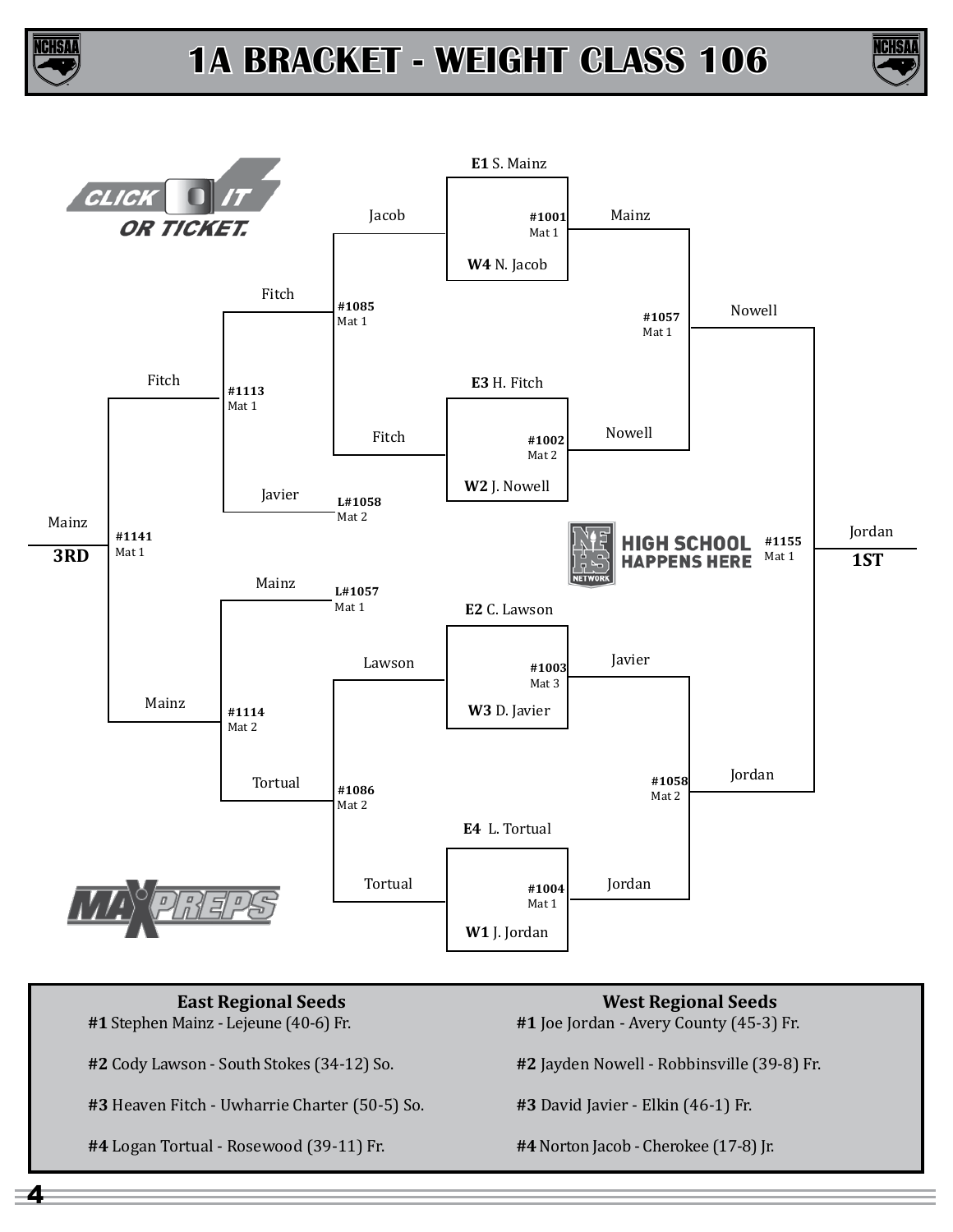





**East Regional Seeds #1** Christian Decatur - Rosewood (52-0) Jr. **#2** Chandler Steele - Chatham Central (29-10) So. **#3** Andrew Ocampo - Pender (29-6) Sr. **#4** Josh Poteat - Uwharrie Charter (28-4) Sr. **West Regional Seeds #1** Ethan Shell - Avery County (50-3) Fr. **#2** Matt Lovin - Robbinsville (27-14) Sr. **#3** Keith Cook - Hayesville (21-5) Sr. **#4** Averil Lafferty - Alleghany (40-13) So.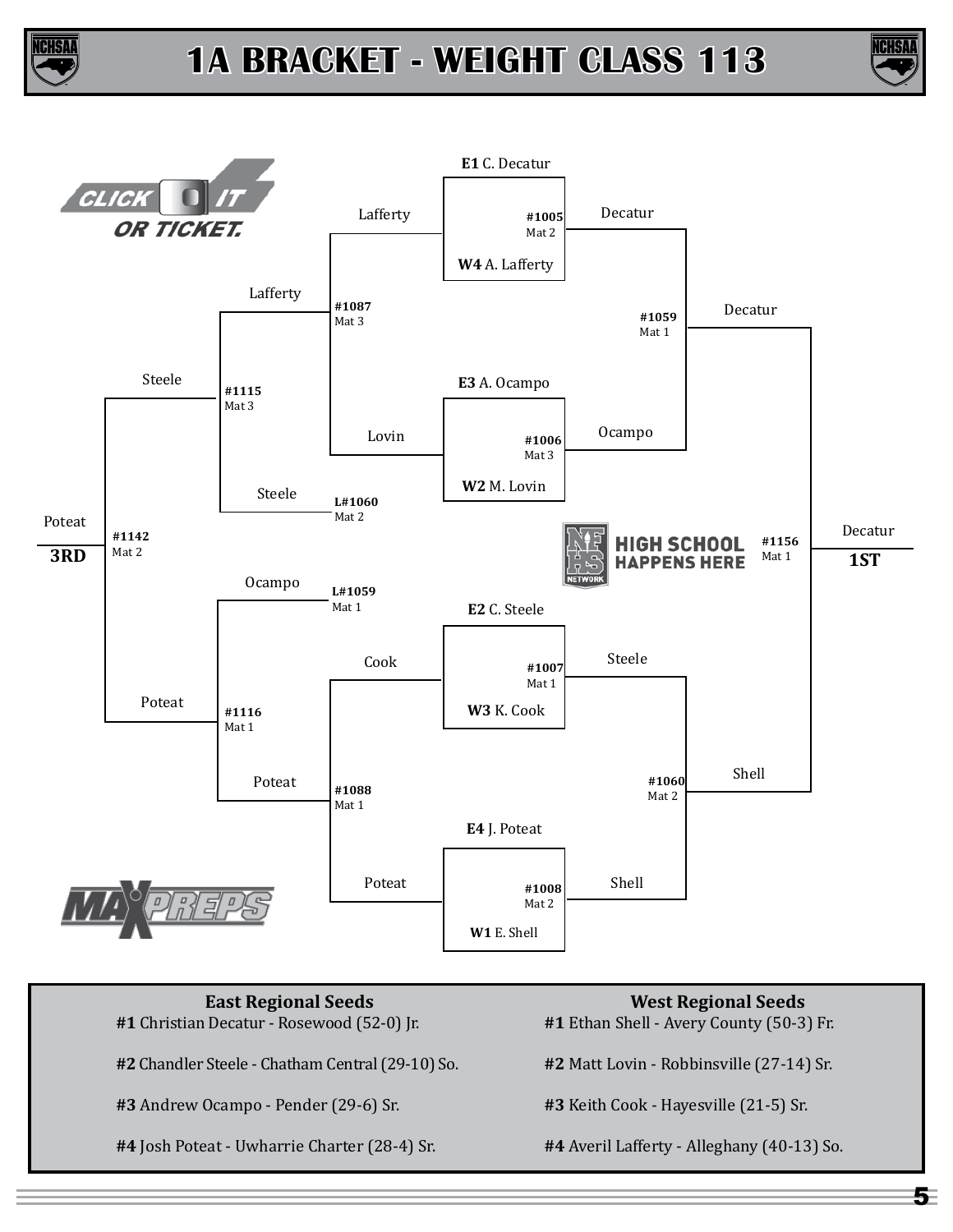





- **#1** Hayden Waddell Uwharrie Charter (56-0) Sr.
- **#2** Timothy Freeze South Davidson (22-15) So.
- **#3** Jaquavius Caraway South Stanly (31-14) So.
- **#4** David Garcia Granville Central (17-7) Jr.
- **West Regional Seeds**
- **#1** Dylan Lowery Mitchell (38-3) Jr.
- **#2** Daniel Ferguson East Wilkes (25-7) So.
- **#3** McClay Phillips Cherokee (36-11) Sr.
- **#4** Trevin Robinson Mount Airy (20-13) So.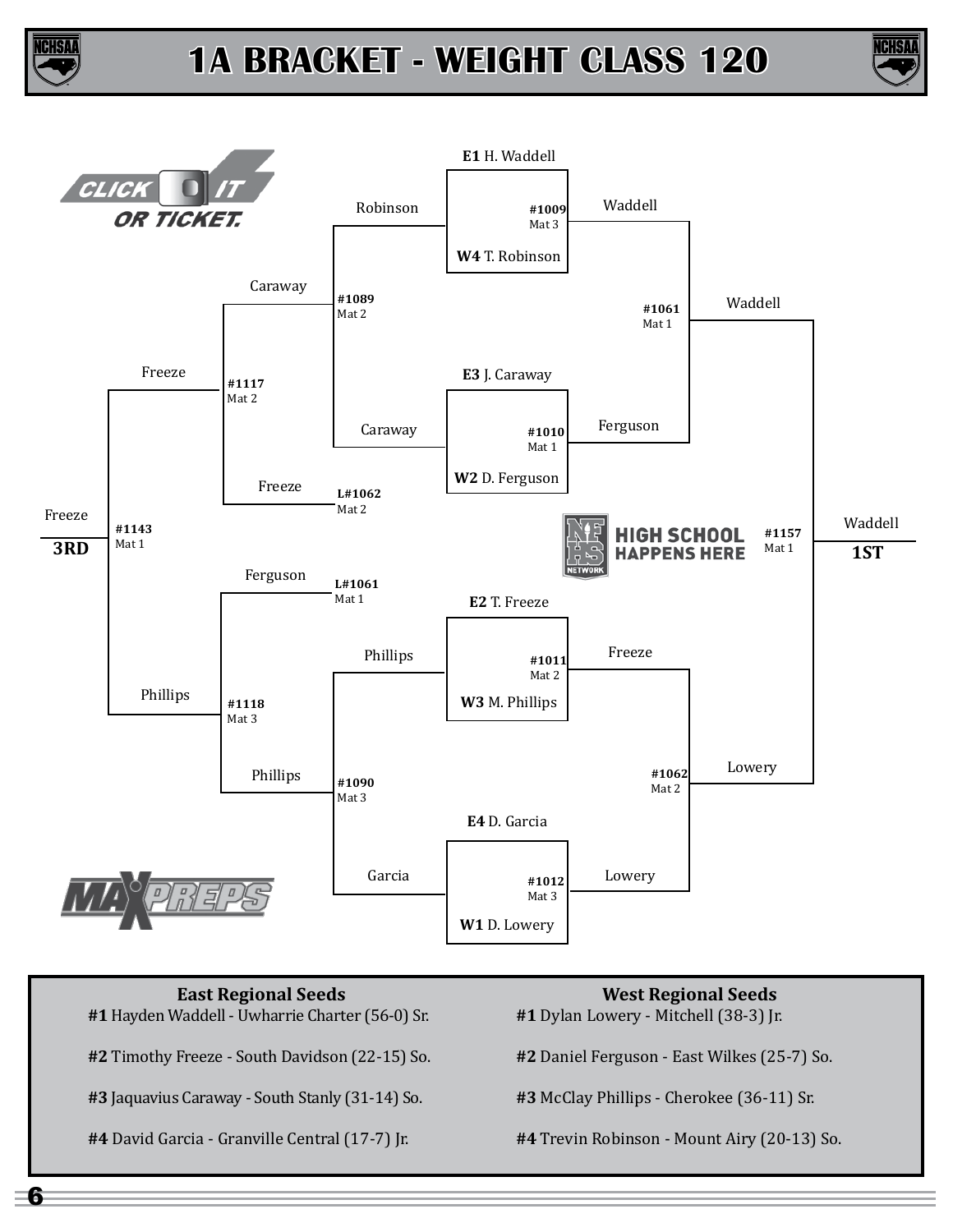





**#1** Chris Hill - Rosewood (41-4) Sr.

**#2** Cole Armstrong - Chatham Central (32-11) So.

**#3** Brice Browning - Tarboro (35-8) So.

**#4** Timmy Blake - Uwharrie Charter (43-16) Sr.

- **West Regional Seeds**
- **#1** River Griffith Avery County (47-3) Jr.
- **#2** Evan Wagoner Alleghany (46-11) Jr.
- **#3** Preston Burnett Polk County (34-15) Jr.
- **#4** Dylan Vandeventer East Wilkes (12-10) Jr.

 $\tau$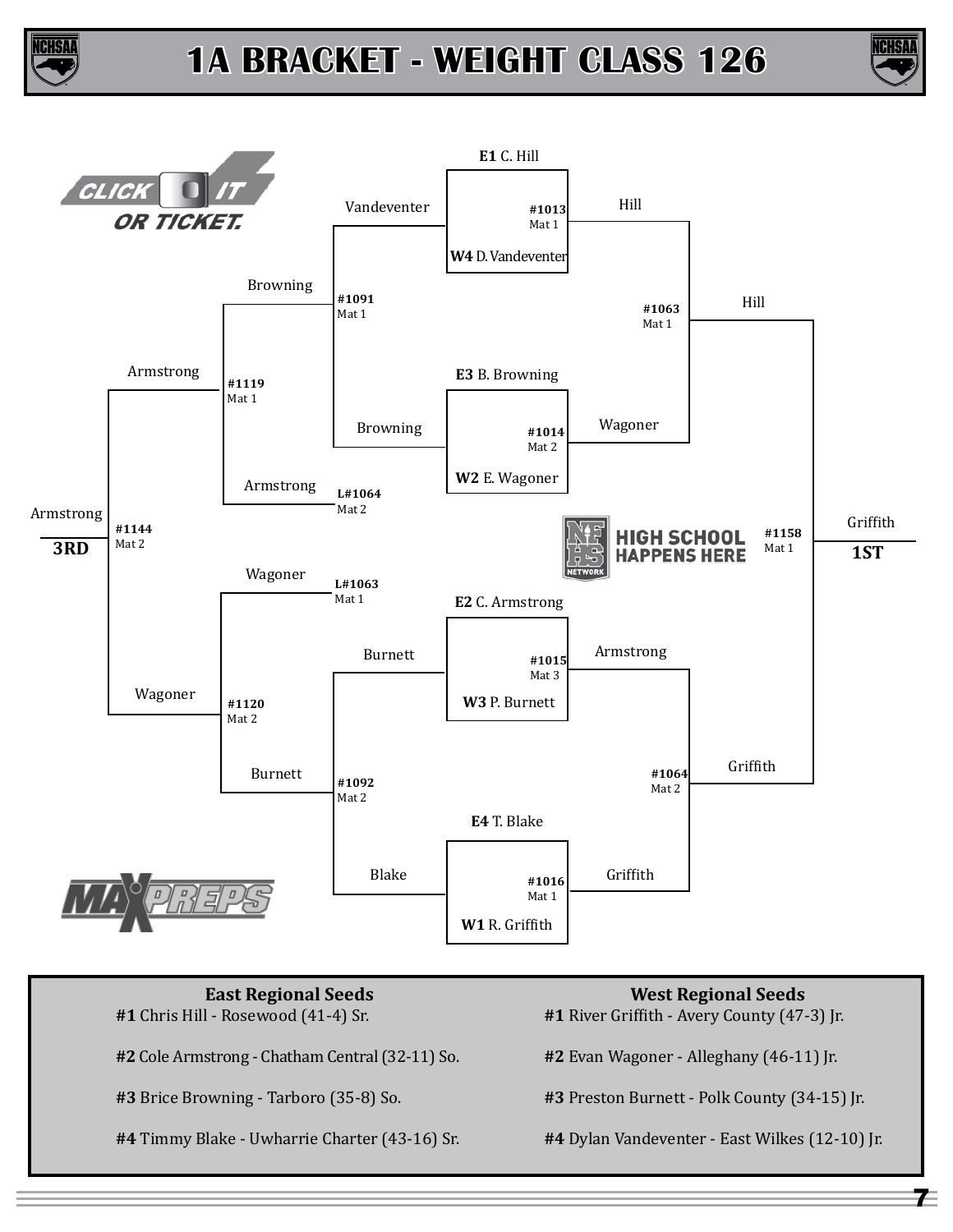





**#1** Timothy Decatur - Rosewood (54-1) Sr.

**#2** Shane Cuda - Uwharrie Charter (38-11) Sr.

**#3** Lowell Shotton - South Stokes (27-9) Sr.

**#4** Hunter Barrier - South Stanly (37-16) So.

**West Regional Seeds**

**#1** Nathan Fisher - Robbinsville (26-8) Jr.

**#2** Jonah Hayes - Avery County (38-13) So.

**#3** Nathan Brock - Swain County (30-7) Jr.

**#4** Sebastian Perna - Mtn. Island Char. (31-11) Jr.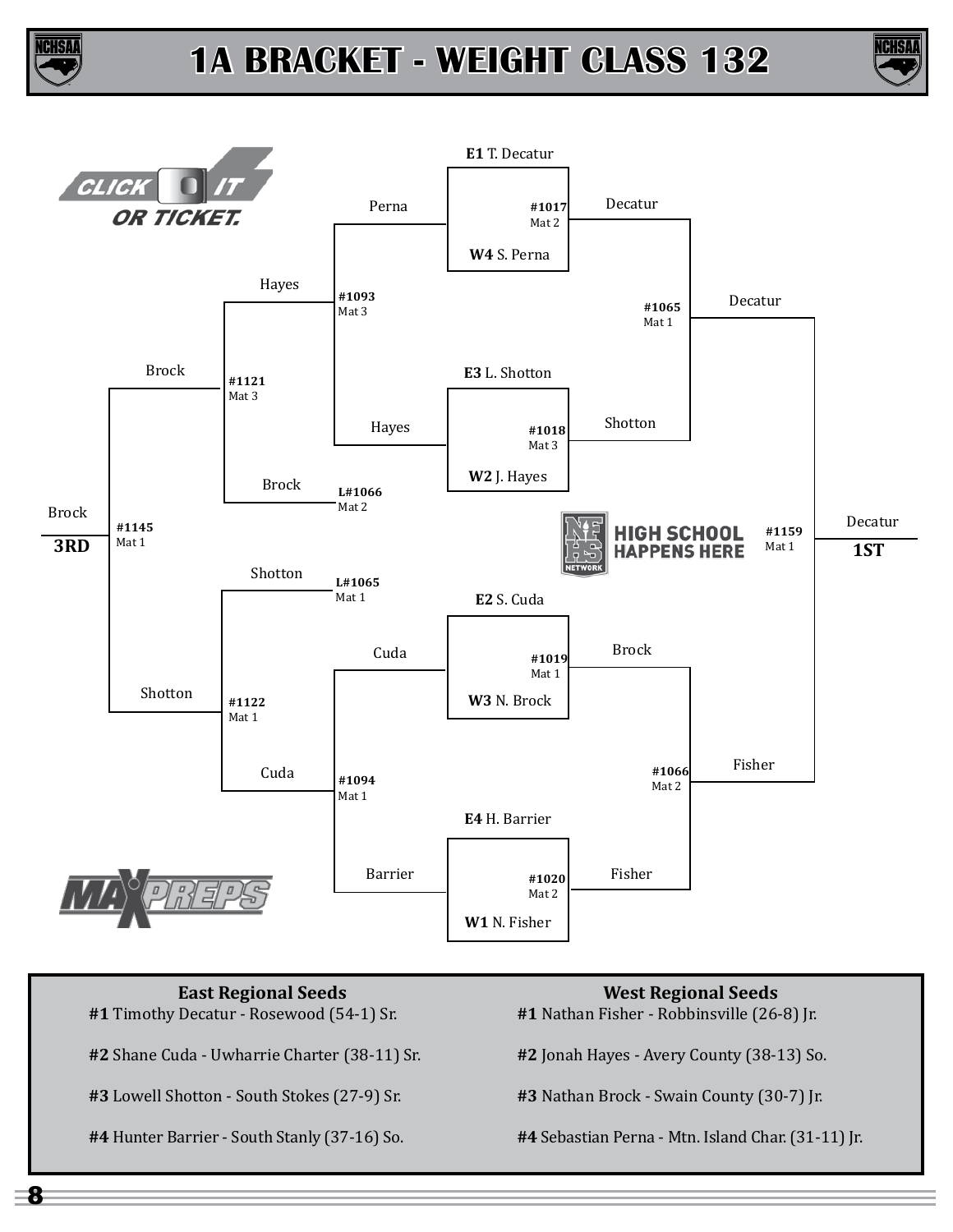





**#1** Franko Cuccurello - Neuse Charter (18-9) Sr.

**#2** Brian Njenga - Voyager Academy (27-9) Jr.

**#3** Ricky Gonzalez - South Stokes (20-4) Jr.

**#4** Tyler Sawyer - Pender (25-15) Sr.

#### **West Regional Seeds**

**#1** Kade Millsaps - Robbinsville (44-4) Sr.

**#2** Jonas Trejo - Swain County (33-4) Jr.

**#3** Jonathan Cable - Avery County (32-11) Fr.

**#4** Sterlin Holbrook - Starmount (25-7) So.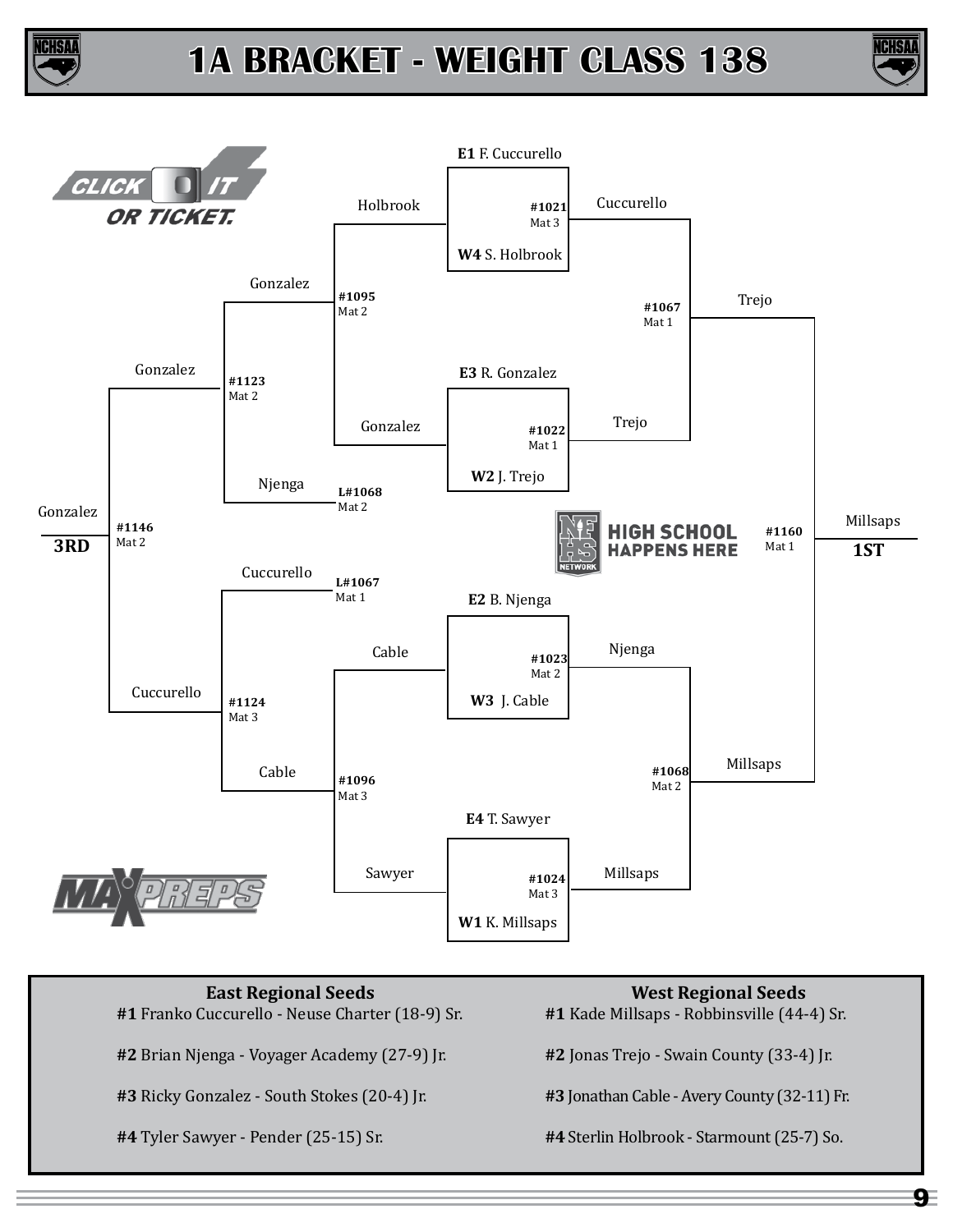





**#1** Jordan Todd - Rosewood (36-1) Sr.

**#2** Johnny Dotson - South Stokes (27-17) So.

**#3** Keegan McDonough - Lejeune (33-15) Sr.

**#4** Caleb Bryant - Uwharrie Charter (49-10) Sr.

**West Regional Seeds**

**#1** Israel Maltba - Mitchell (36-9) Sr.

**#2** Lucas Brown - Swain County (32-11) Jr.

**#3** Austin Bauguess - East Wilkes (33-3) Jr.

**#4** Dalton Towe - Avery County (29-20) So.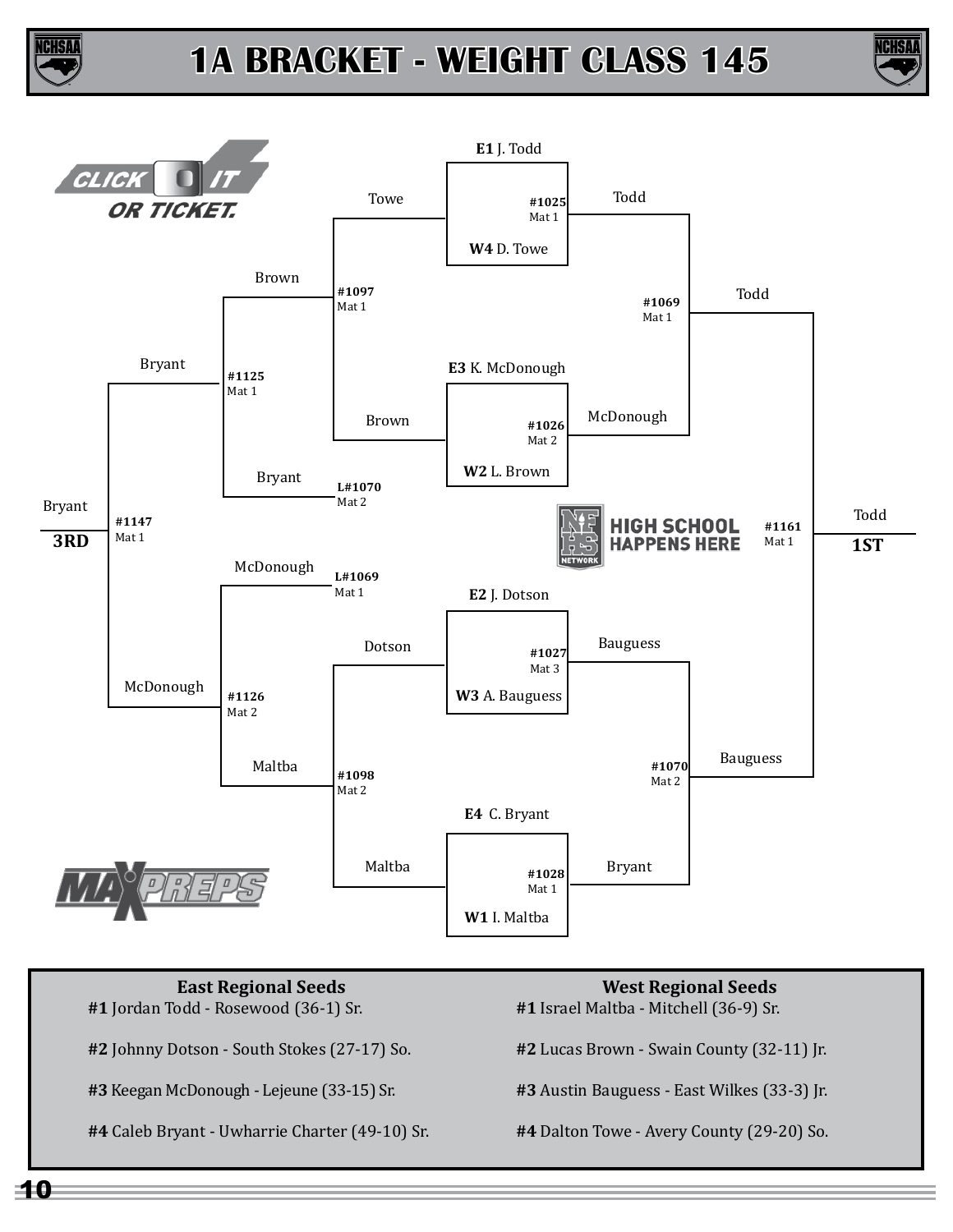





**#1** George Vrachnos - Lejeune (42-7) Sr.

**#2** Kaleb Mitchell - South Stokes (33-10) Jr.

**#3** Jerry Jimenez - Uwharrie Charter (46-15) Jr.

**#4** William Pendelton - Manteo (23-10) Sr.

**West Regional Seeds**

**#1** Austin Tumbarello - Mount Airy (22-5) Sr.

**#2** Sam Everhardt - Swain County (18-3) Jr.

**#3** Marcus Loving - Bradford Prep (38-7) Sr.

**#4** James Russ - Avery County (33-23) Sr.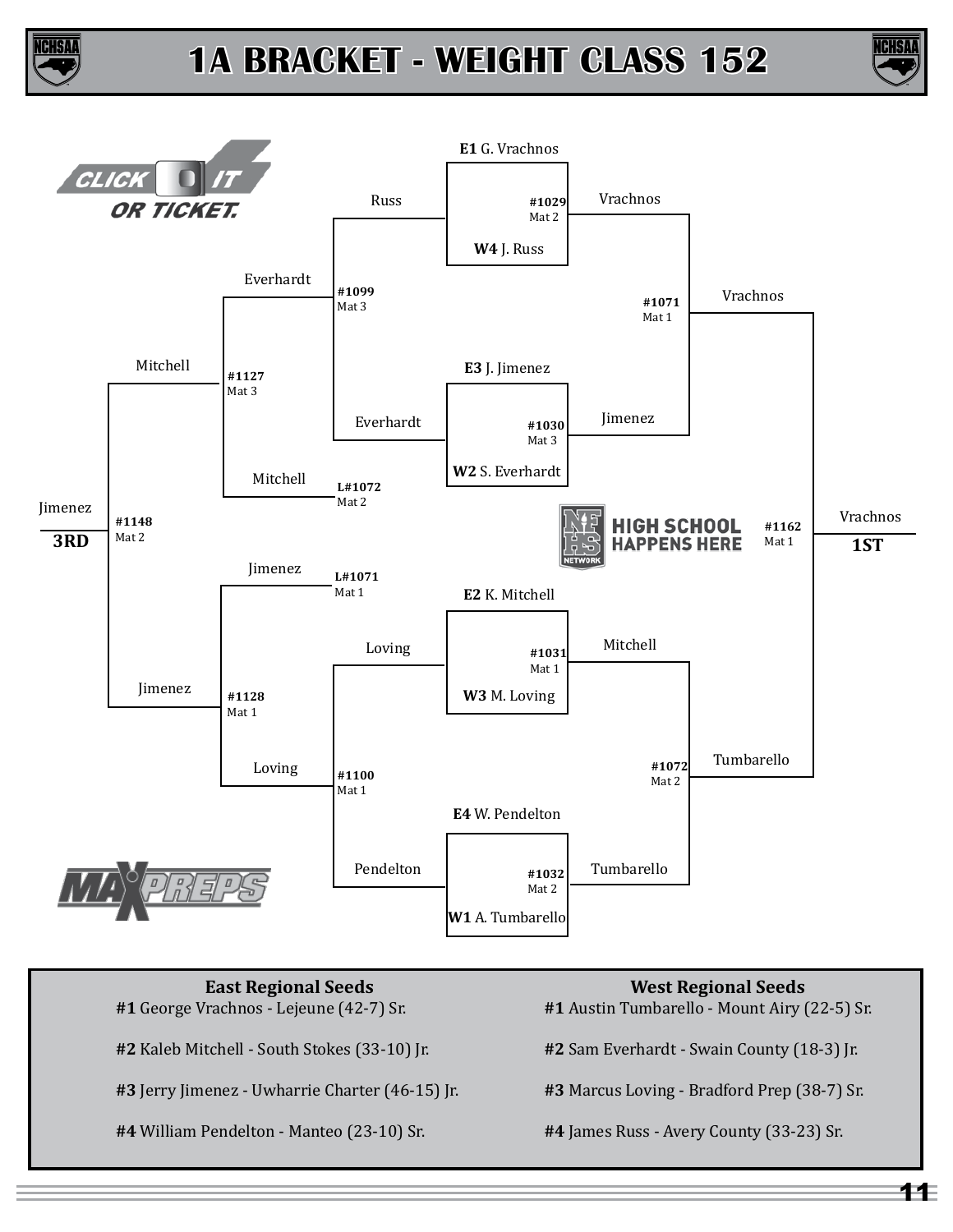





**#1** Jackson Boles - South Stokes (40-2) Jr.

**#2** Jacobi Deal - Voyager Academy (34-5) Sr.

**#3** Rodney Hammonds - South Stanly (30-8) Sr.

**#4** Malikai Briggs - Louisburg (27-5) Jr.

- **West Regional Seeds**
- **#1** Dustin Blackburn East Wilkes (39-2) Jr.

**#2** Austin Lovin - Robbinsville (21-10) Sr.

**#3** Zane Ramey - Rosman (32-9) Sr.

**#4** Dustin Rector - Alleghany (41-14) Jr.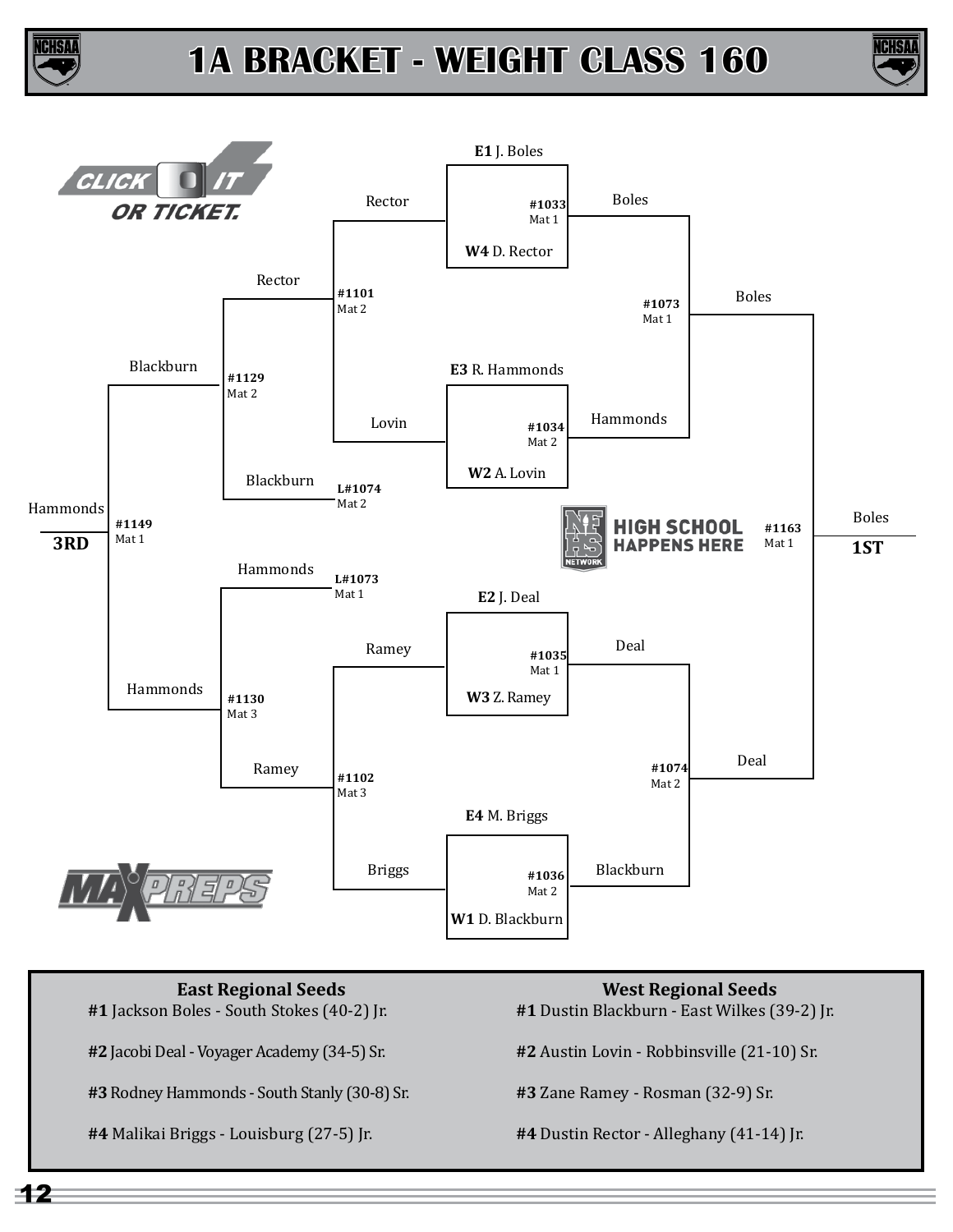





**#1** Jacari Deal - Voyager Academy (36-3) Sr.

**#2** Steven Fatz - South Stokes (41-2) Sr.

**#3** Isaiah Deck - Neuse Charter (47-2) Sr.

**#4** Jathan Parker - East Carteret (17-11) So.

**West Regional Seeds**

**#1** Damian Lossiah - Swain County (27-10) So.

**#2** Joseph Becker - East Surry (14-6) Sr.

**#3** Luke Rayfield - Cherryville (22-4) Sr.

**#4** Trey Thompson - Polk County (24-14) Jr.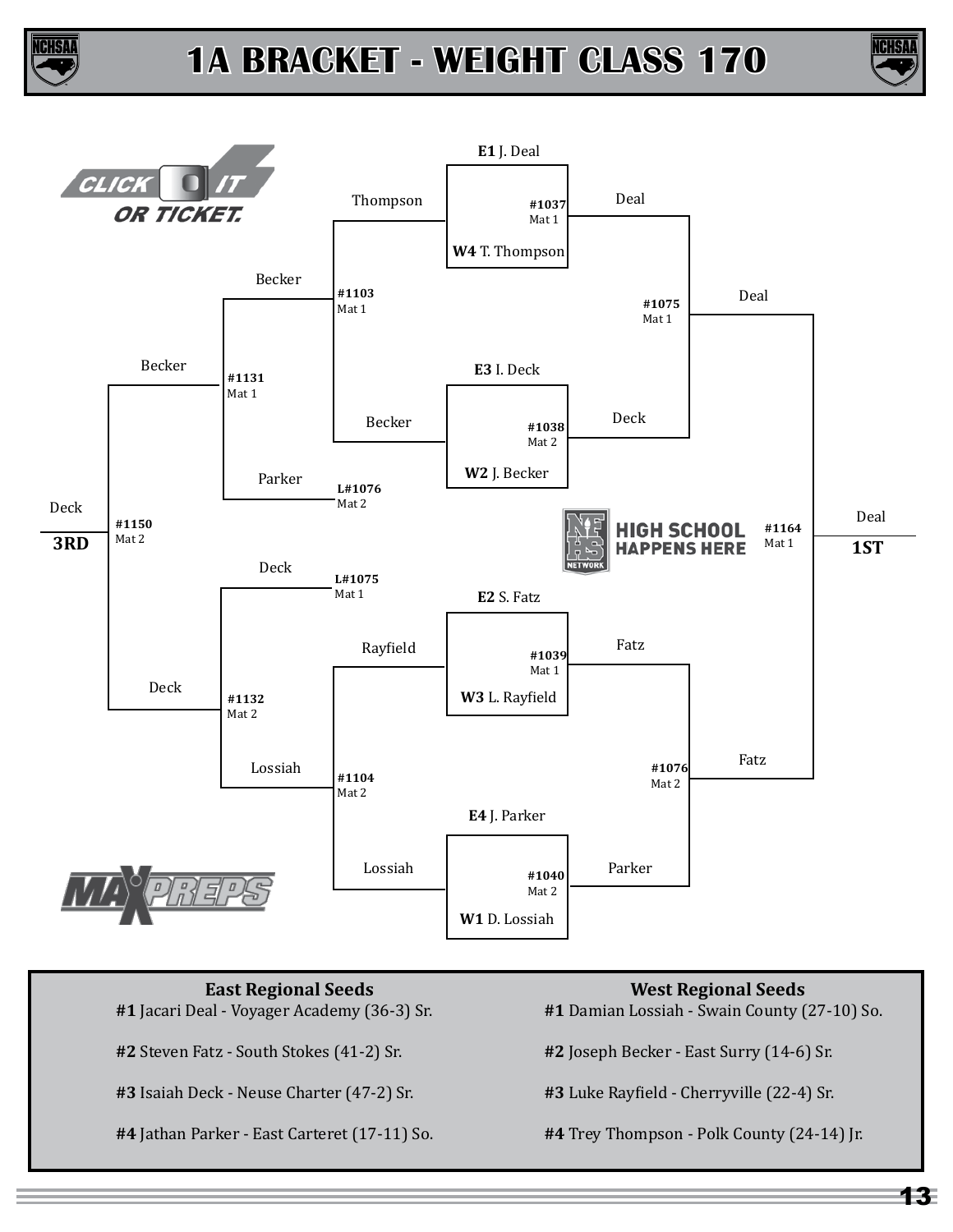





- **#1** Isaiah Martin Uwharrie Charter (54-0) Sr.
- **#2** Wesley Sharpe Voyager Academy (33-9) Jr.
- **#3** Jordan Mitchell South Stokes (30-18) So.
- **#4** Daniel Cancro Bishop McGuinness (19-14) So.

# **West Regional Seeds**

- **#1** Payne Anderson Robbinsville (33-6) Sr.
- **#2** Cody Long Swain County (30-9) Jr.
- **#3** Joseph Hampton Alleghany (41-16) Sr.
- **#4** Nathan Cox East Surry (17-12) Jr.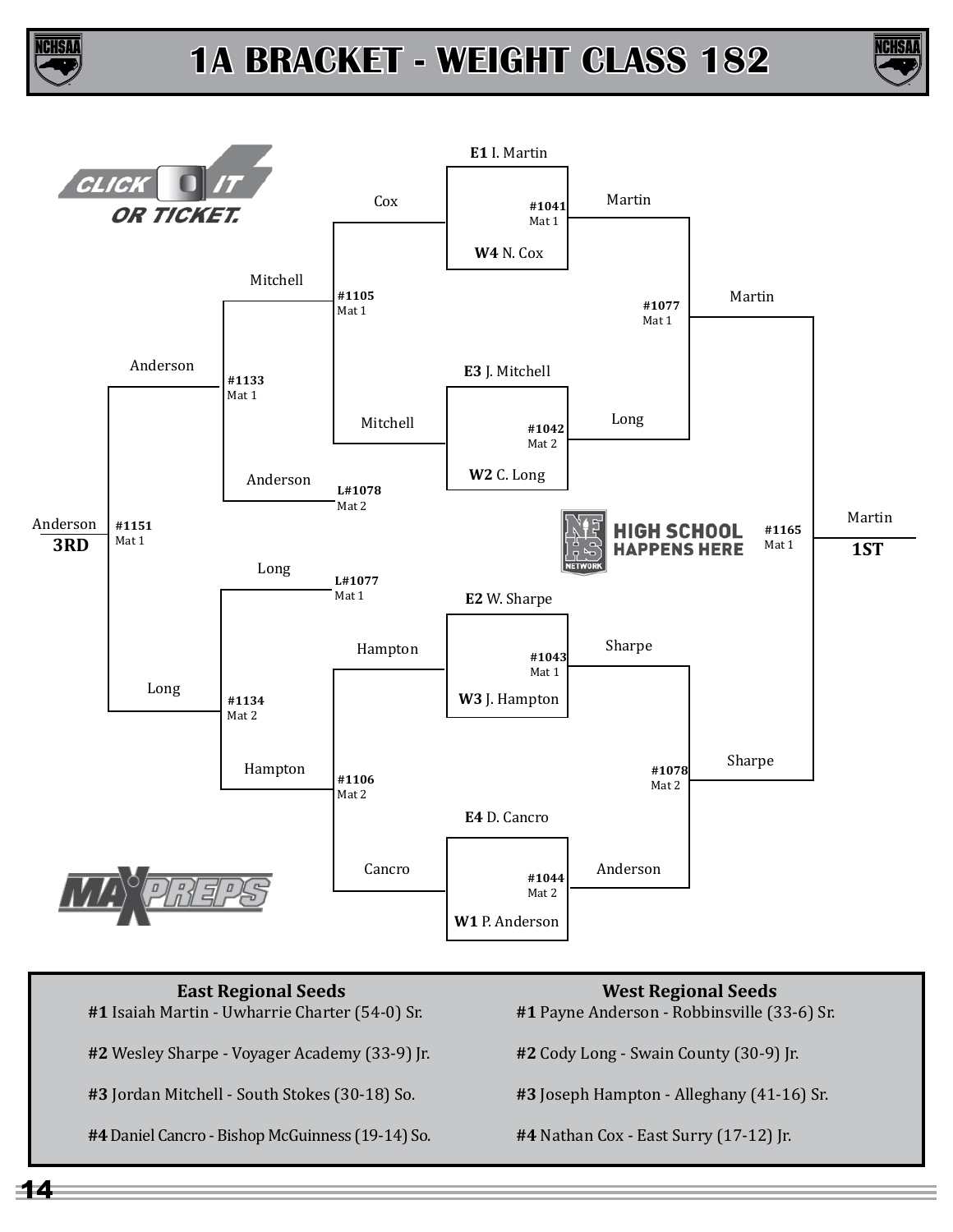





- **#1** Payton Coble West Montgomery (17-1) Sr.
- **#2** Cooper Ross South Stokes (28-14) Sr.
- **#3** Adrian Little Albemarle (31-2) Jr.
- **#4** Jaime Bernal Uwharrie Charter (32-9) Jr.

### **West Regional Seeds**

- **#1** Lucas Andrews Avery County (45-4) Jr.
- **#2** Isaac Wilkinson Robbinsville (22-8) Sr.
- **#3** John Bennett Mount Airy (26-6) Sr.
- **#4** Cyle Ponchot Swain County (36-8) Sr.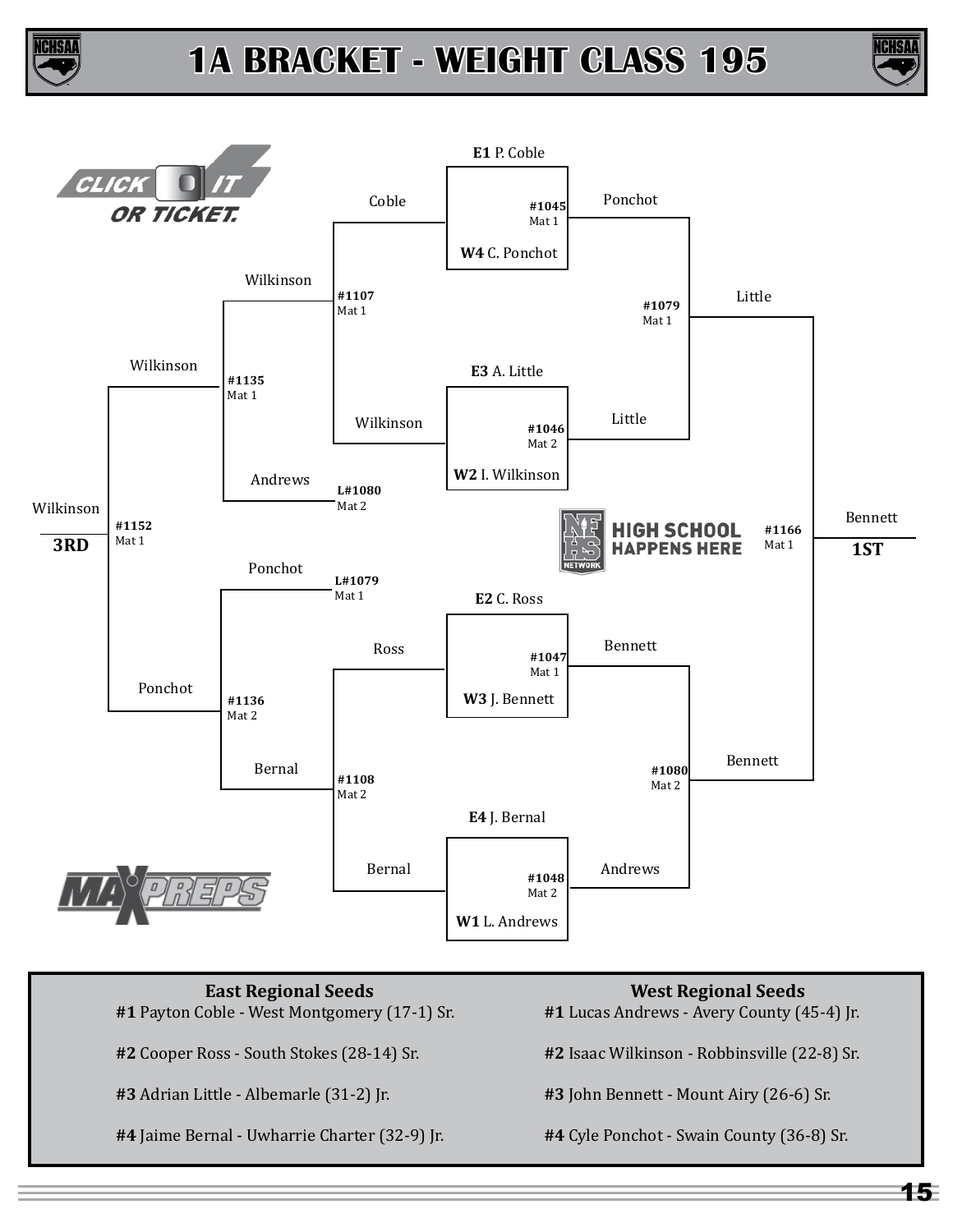





**#1** Nicholas King - West Montgomery (21-0) Jr.

**#2** Khris Mayo - South Stanly (25-8) Jr.

**#3** Sergio Saldana - Uwharrie Charter (45-10) Jr.

**#4** Brandon Tubby - Bishop McGuinness (10-15) Sr.

**West Regional Seeds**

**#1** Levi Andrews - Avery County (48-5) Fr.

**#2** Kyle Fink - Robbinsville (24-6) Fr.

**#3** Mitchell Edwards - East Surry (18-1) Sr.

**#4** Eric Olvera - Mount Airy (19-6) Jr.